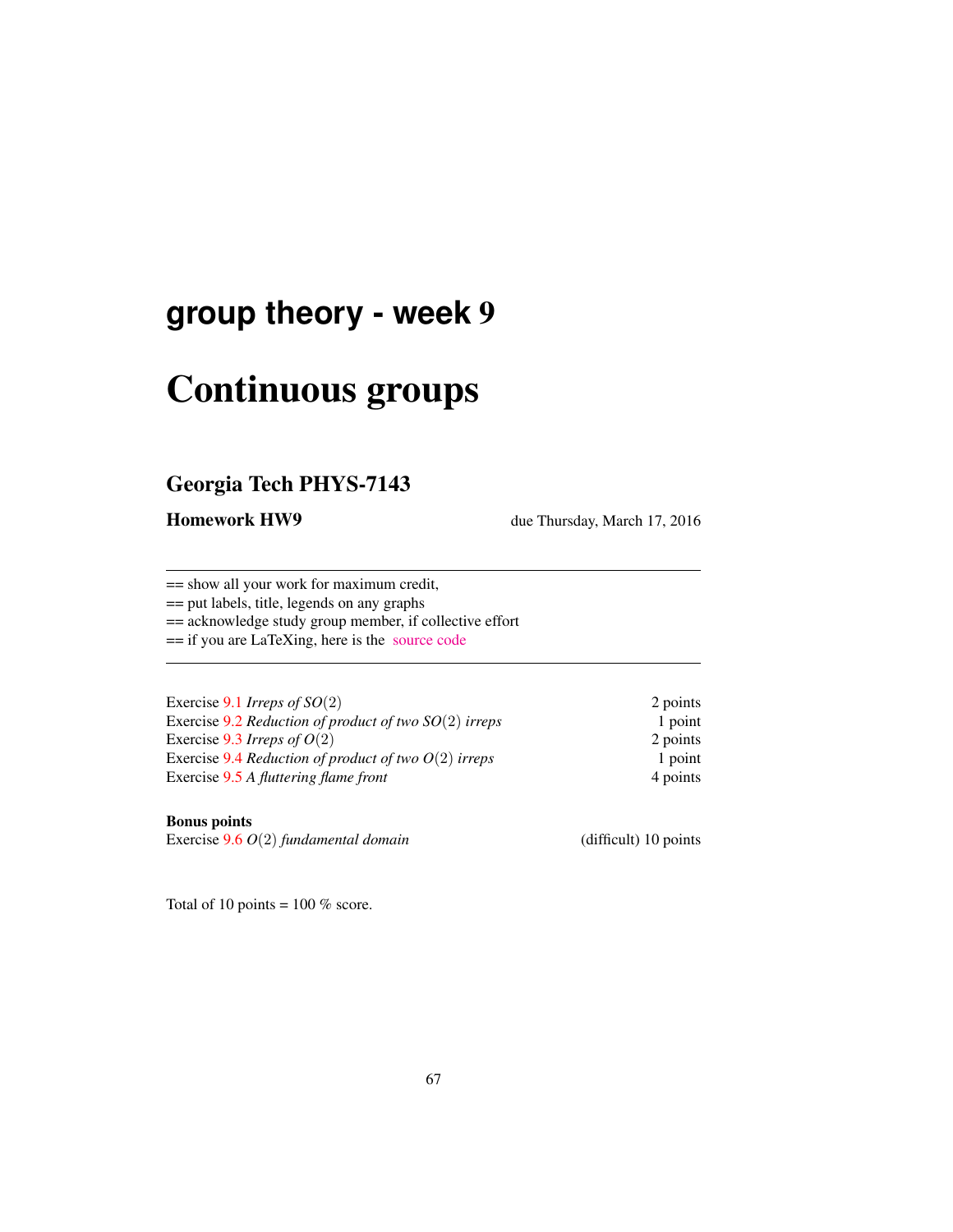### 2016-03-08 Predrag Lecture 17 Continuous groups

This lecture is not taken from any particular book, it's about basic ideas of how one goes from finite groups to the continuous ones that any physicist should know. The main idea comes from discrete groups. We have worked one example out in week 2, the discrete Fourier transform of example 2.4 *Projection operators for cyclic group*  $C_N$ . The cyclic group  $C_N$  is generated by the powers of the rotation by  $2\pi/N$ , and in general, in the  $N \to \infty$  limit one only needs to understand the algebra of  $T_\ell$ , generators of infinitesimal transformations,  $D(\theta) = 1 + i \sum_{\ell} \theta_{\ell} T_{\ell}$ . They turn out to be derivatives.

### 2016-03-10 Predrag Lecture 18 Lie groups. Matrix representations

The  $N \to \infty$  limit of C<sub>N</sub> gets you to the continuous Fourier transform as a representation of  $U(1) \simeq SO(2)$ , but from then on this way of thinking about continuous symmetries gets to be increasingly awkward. So we need a fresh restart; that is afforded by matrix groups, and in particular the unitary group  $U(n) = U(1) \otimes SU(n)$ , which contains all other compact groups, finite or continuous, as subgroups.

Reading: Chen, Ping and Wang [1] *Group Representation Theory for Physicists*, [Sect 5.2](http://chaosbook.org/library/Chen5-2.pdf) *Definition of a Lie group, with examples*.

Reading: [C. K. Wong](http://ckw.phys.ncku.edu.tw/) *Group Theory* notes, Chap 6 *[1D continuous groups](http://ckw.phys.ncku.edu.tw/public/pub/Notes/Mathematics/GroupTheory/Tung/Powerpoint/6._1DContinuousGroups.ppt)*, Sects.  $6.1-6.3$  Irreps of  $SO(2)$ . In particular, note that while geometrically intuitive representation is the set of rotation  $[2 \times 2]$  matrices, they split into pairs of 1-dimensional irreps. Also, not covered in the lectures, but worth a read: Sect. 6.6 completes discussion of Fourier analysis as continuum limit of cyclic groups  $C_n$ , compares SO(2), discrete translations group, and continuous translations group.

### References

[1] J.-Q. Chen, J. Ping, and F. Wang, *[Group Representation Theory for Physicists](http://dx.doi.org/10.1142/0262)* (World Scientific, Singapore, 1989).

## **Exercises**

9.1. **Irreps of SO** $(2)$ . Matrix

$$
T = \left[ \begin{array}{cc} 0 & -i \\ i & 0 \end{array} \right] \tag{9.1}
$$

is the generator of rotations in a plane.

PHYS-7143-16 week9 2016-03-13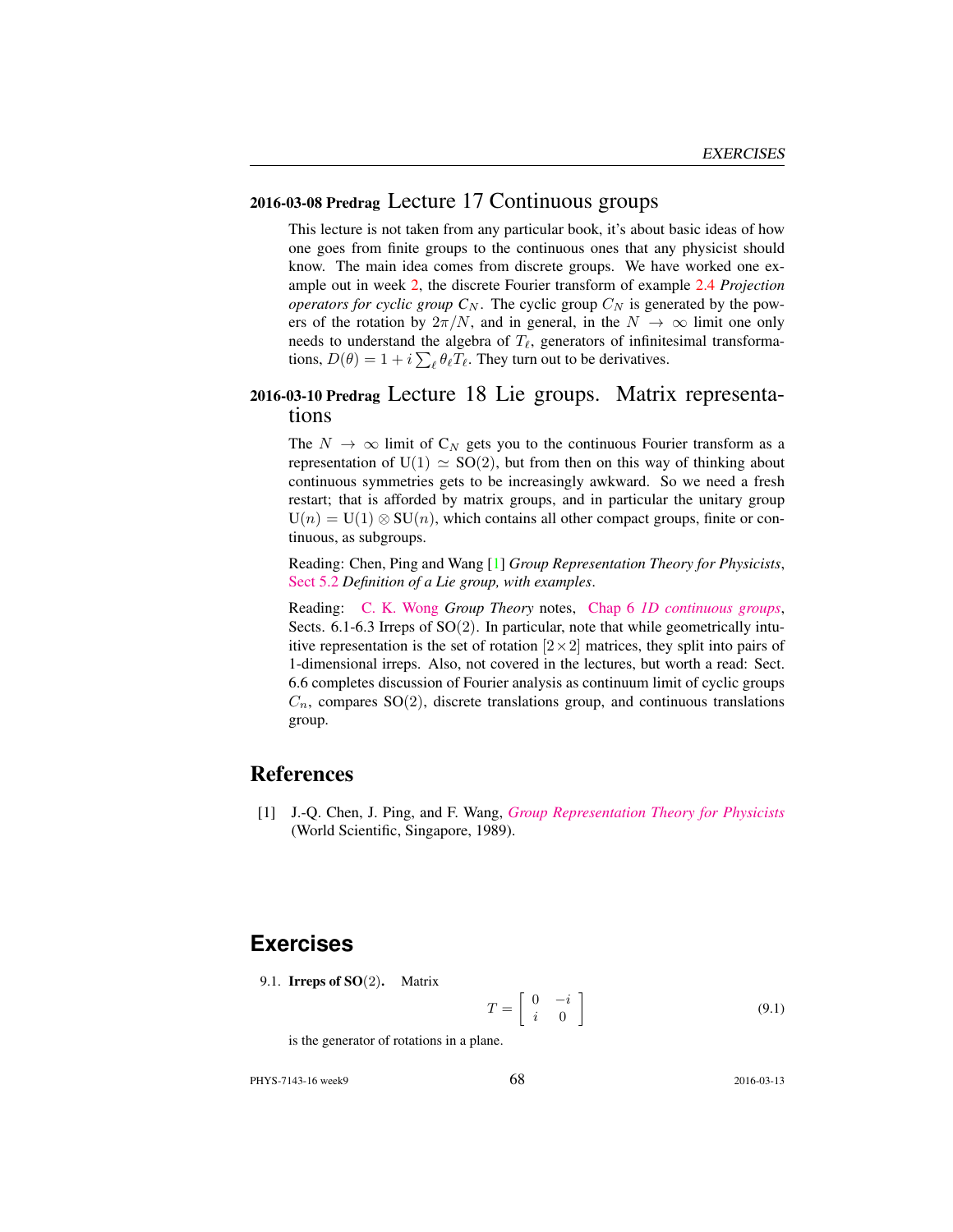(a) Use the method of projection operators to show that for rotations in the kth Fourier mode plane, the irreducible  $1D$  subspaces orthonormal basis vectors are

$$
\mathbf{e}^{(\pm k)} = \frac{1}{\sqrt{2}} \left( \pm \mathbf{e}_1^{(k)} - i \, \mathbf{e}_2^{(k)} \right) .
$$

How does T act on  $e^{(\pm k)}$ ?

(b) What is the action of the  $[2 \times 2]$  rotation matrix

$$
D^{(k)}(\theta) = \begin{pmatrix} \cos k\theta & -\sin k\theta \\ \sin k\theta & \cos k\theta \end{pmatrix}, \qquad k = 1, 2, \cdots
$$

on the  $(\pm k)$ th subspace  $e^{(\pm k)}$ ?

- (c) What are the irreducible representations characters of  $SO(2)$ ?
- 9.2. Reduction of a product of two  $SO(2)$  irreps. Determine the Clebsch-Gordan series for SO(2). Hint: Abelian group has 1-dimensional characters. Or, you are just multiplying terms in Fourier series.
- 9.3. Irreps of  $O(2)$ .  $O(2)$  is a group, but not a Lie group, as in addition to continuous transformations generated by  $(9.1)$  it has, as a group element, a parity operation

$$
\sigma = \left[ \begin{array}{cc} 1 & 0 \\ 0 & -1 \end{array} \right]
$$

which cannot be reached by continuous transformations.

- (a) Is this group Abelian, i.e., does T commute with  $R(k\theta)$ ? Hint: evaluate first the [T,  $\sigma$ ] commutator and/or show that  $\sigma D^{(k)}(\theta) \sigma^{-1} = D^{(k)}(-\theta)$ .
- (b) What are the equivalence classes of this group?
- (c) What are irreps of  $O(2)$ ? What are their dimensions?

Hint: O(2) is the  $n \to \infty$  limit of  $D_n$ , worked out in exercise 4.4 *Irreducible representations of dihedral group*  $D_n$ . Parity  $\sigma$  maps an SO(2) eigenvector into another eigenvector, rendering eigenvalues of any  $O(2)$  commuting operator degenerate. Or, if you really want to do it right, apply Schur's first lemma to improper rotations

$$
R^{'}(\theta) = \begin{pmatrix} \cos k\theta & -\sin k\theta \\ \sin k\theta & \cos k\theta \end{pmatrix} \sigma = \begin{pmatrix} \cos k\theta & \sin k\theta \\ \sin k\theta & -\cos k\theta \end{pmatrix}
$$

to prove irreducibility for  $k \neq 0$ .

- (d) What are irreducible characters of  $O(2)$ ?
- (e) Sketch a fundamental domain for  $O(2)$ .
- 9.4. Reduction of a product of two  $O(2)$  irreps. Determine the Clebsch-Gordan series for  $O(2)$ , i.e., reduce the Kronecker product  $D^{(k)} \otimes D^{(\ell)}$ .

#### 9.5. A fluttering flame front.

(a) Consider a linear partial differential equation for a real-valued field  $u = u(x, t)$ defined on a periodic domain  $u(x, t) = u(x + L, t)$ :

$$
u_t + u_{xx} + \nu u_{xxxx} = 0, \qquad x \in [0, L]. \tag{9.2}
$$

2016-03-13 **69** PHYS-7143-16 week9